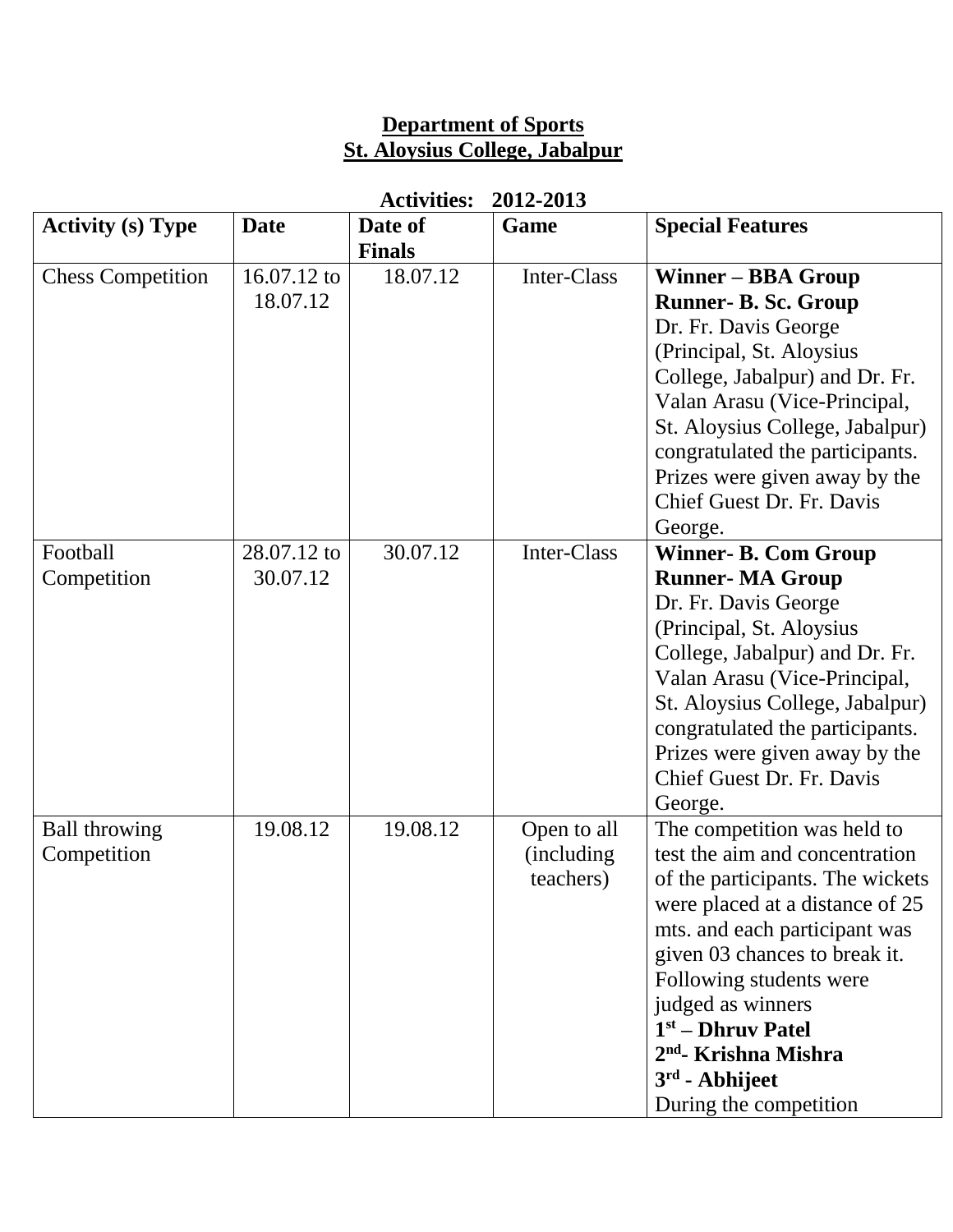|                     |             |          |             | teachers also participated in   |
|---------------------|-------------|----------|-------------|---------------------------------|
|                     |             |          |             | throwing ball competition.      |
| <b>Basketball</b>   | 24.08.12 to | 26.08.12 | Inter-Class | <b>Men</b>                      |
| Competition         | 26.08.12    |          |             | Winner- B. A. Group             |
| (Men & Women)       |             |          |             | $Runner - B.$ sc $Group$        |
|                     |             |          |             | Women                           |
|                     |             |          |             | Winner- B. A Group              |
|                     |             |          |             | <b>Runner – B.com Group</b>     |
|                     |             |          |             | Dr. Fr. Davis George            |
|                     |             |          |             | (Principal, St. Aloysius        |
|                     |             |          |             | College, Jabalpur) and Dr. Fr.  |
|                     |             |          |             | Valan Arasu (Vice-Principal,    |
|                     |             |          |             | St. Aloysius College, Jabalpur) |
|                     |             |          |             | congratulated the participants. |
|                     |             |          |             | Prizes were given away by the   |
|                     |             |          |             | Chief Guest Dr. Fr. Davis       |
|                     |             |          |             | George.                         |
| <b>Table Tennis</b> | 07.08.12 to | 09.08.12 | Inter-Class | <b>Winner- B. Sc Group</b>      |
|                     | 09.08.12    |          |             | <b>Runner- B. Com Group</b>     |
|                     |             |          |             | Dr. Fr. Davis George            |
|                     |             |          |             | (Principal, St. Aloysius        |
|                     |             |          |             | College, Jabalpur) and Dr. Fr.  |
|                     |             |          |             | Valan Arasu (Vice-Principal,    |
|                     |             |          |             | St. Aloysius College, Jabalpur) |
|                     |             |          |             | congratulated the participants. |
|                     |             |          |             | Prizes were given away by the   |
|                     |             |          |             | Chief Guest Dr. Fr. Davis       |
|                     |             |          |             | George.                         |
| <b>Volley Ball</b>  | 12.08.12 to | 13.08.12 | Inter-Class | <b>Winner-BA Group</b>          |
|                     | 13.08.12    |          |             | <b>Runner-B.Com</b>             |
|                     |             |          |             | Dr. Fr. Davis George            |
|                     |             |          |             | (Principal, St. Aloysius        |
|                     |             |          |             | College, Jabalpur) and Dr. Fr.  |
|                     |             |          |             | Valan Arasu (Vice-Principal,    |
|                     |             |          |             | St. Aloysius College, Jabalpur) |
|                     |             |          |             | congratulated the participants. |
|                     |             |          |             | Prizes were given away by the   |
|                     |             |          |             | Chief Guest Dr. Fr. Davis       |
|                     |             |          |             | George                          |
|                     |             |          |             |                                 |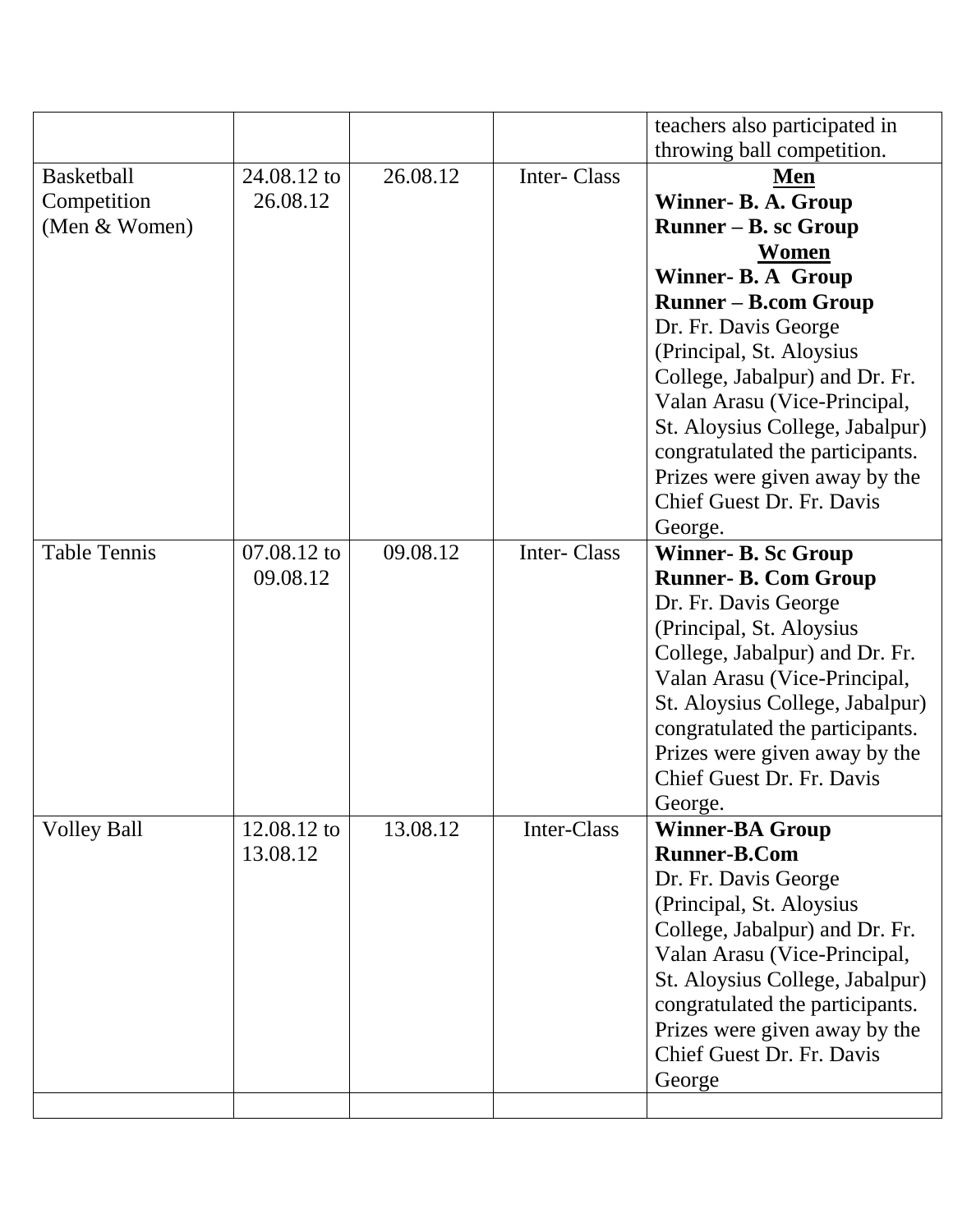# **Inter collegiate Result at Glance 2012-13**

| Chess                |                | Winner     |
|----------------------|----------------|------------|
| Hockey               |                | winner     |
| Badminton (Men)      | $\ddot{\cdot}$ | Winner     |
| Badminton (Women)    | $\ddot{\cdot}$ | Winner     |
| Basketball (Men)     | $\ddot{\cdot}$ | runner up  |
| Basketball (Women)   | $\ddot{\cdot}$ | Runners-up |
| Table tennis (Men)   | $\ddot{\cdot}$ | Winner     |
| Table tennis (Women) |                | Winner     |
| Volleyball (Men)     |                | runner up  |
| Handball (Men)       | $\ddot{\cdot}$ | runner up  |
| Handball(Women)      |                | Runner up  |

| International                      | : 00 |
|------------------------------------|------|
| <b>National Players</b>            | :10  |
| <b>University Players</b>          | :45  |
| <b>Jabalpur Divisional Players</b> | : 54 |

#### **16-18 July. Chess (winner**)

St. Aloysius College was the winner of the tournament and secured 29 points in the inter collegiate tournament.

#### **16-18 July Table Tennis Men & Women (winner)**

win over GS College of Arts and Commerce, Jabalpur in the Finals.

#### **01-12 Sept.Cross Country Race**

Two athletes from our college secured 3<sup>rd</sup> and 4<sup>th</sup> position and were selected for Inter-university Cross Country Race.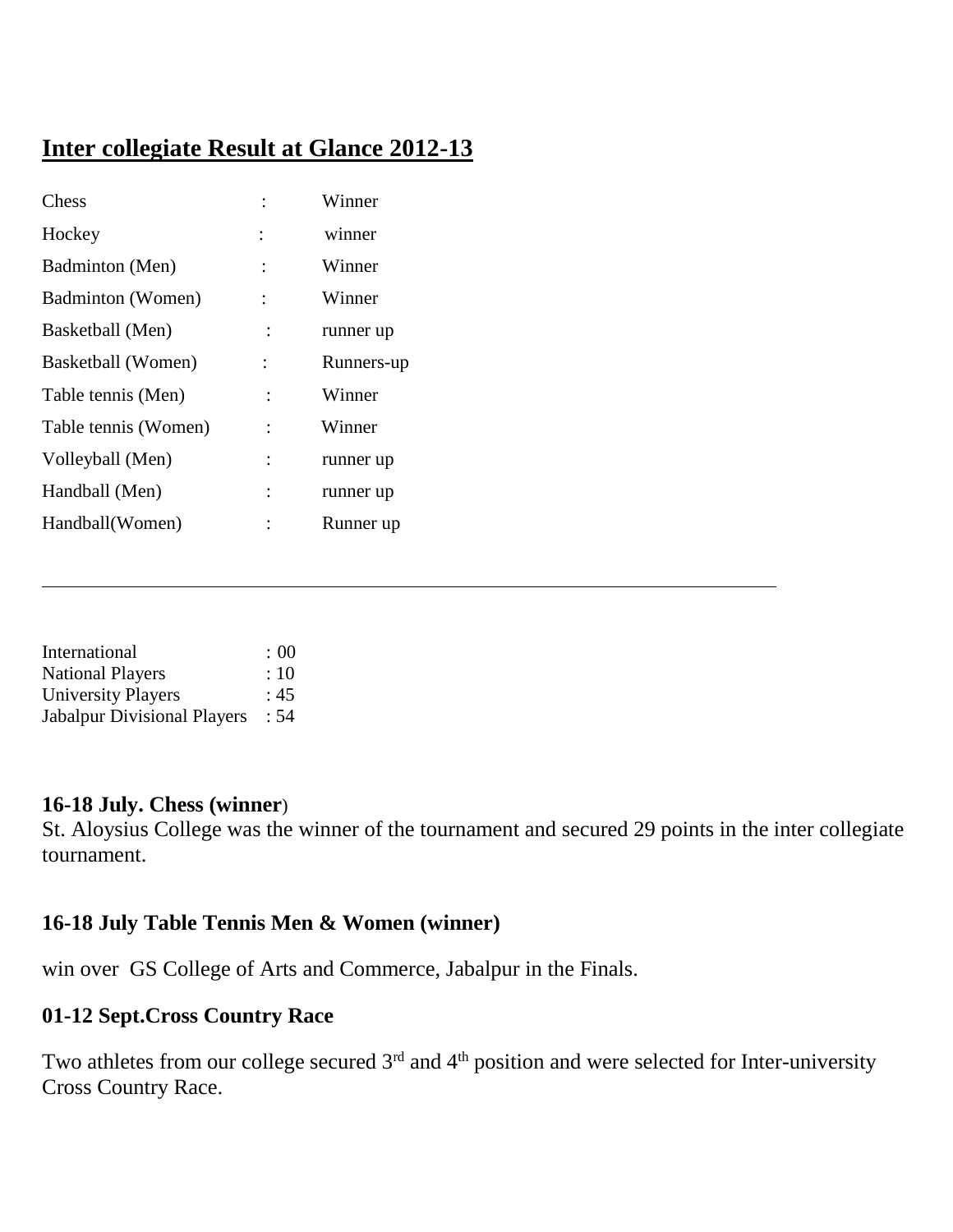### **08-10 Sept.Basket Ball Men &Women (runner up )**

Both the teams men and women played well became the runner up with very good point. 6 men and 4 women selected for University .

### **4-5 Sept. Handball Men and Women (runner up)**

Two player were selected for district, state and university level.

### **03-05 Wrestling**

Six players participated from our college but unfortunately only one player was able to win and was seleted for inter university level

#### **11-13 Oct. Volleyball Men (runner up)**

Participated in inter collegiate tournament. All the players played well and five of them were selected for inter university level.

#### **13-15 Oct. Athletics**

Two athletes secured 1st position and are awarded with gold medal and one athlete secured 2nd position and is awarded with silver medal all of them were selected for university level.

#### **30-01 Oct. Cricket Men**

Participated in the inter collegiate tournament .and 4 player is selected for university level.

### **LIST OF UNIVERSITY AND DIVISIONAL PLAYERS 2012-2013**

| 1. Deepak Yadav      | <b>Basketball</b> | University |
|----------------------|-------------------|------------|
| 2. Vikram Gurjar     | <b>Basketball</b> | University |
| 3. Ajeet Kumar       | <b>Basketball</b> | University |
| 4. Pramod            | <b>Basketball</b> | University |
| 5. Vartika Chansoria | <b>Basketball</b> | University |
| 6. Unnate Chansoria  | <b>Basketball</b> | University |
| Shaina               | Basketball        | University |
| Shikha Rajak<br>8.   | Basketball        | University |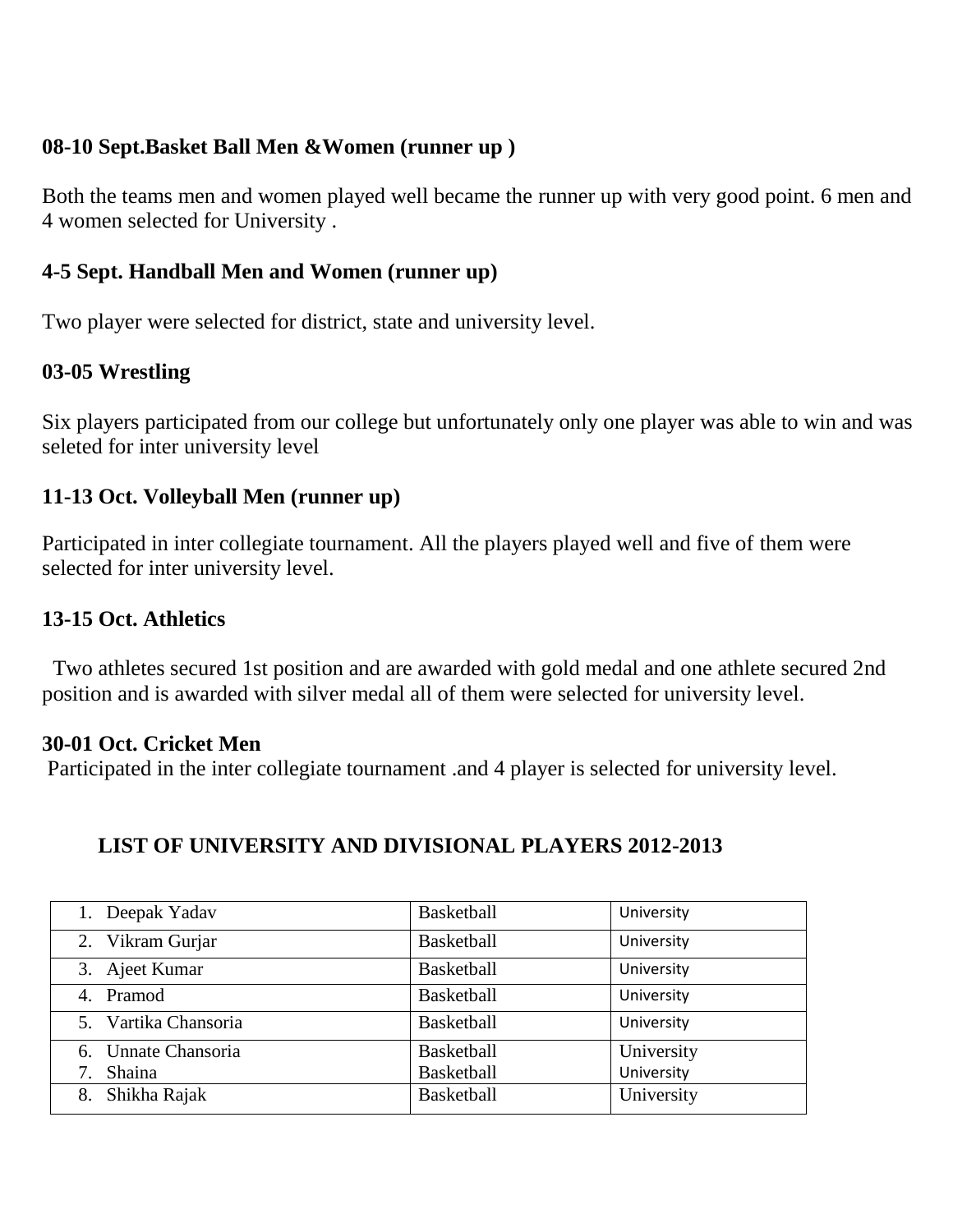| Sahil walesxi<br>9.     | <b>ATHELETICS</b>   | All India National  |
|-------------------------|---------------------|---------------------|
| 10. Priyranjna Soni     | <b>ATHELETICS</b>   | All India National  |
| 11. Akhand pratap singh | badminton           | University          |
| 12. Mohit prajapati     | badminton           | University          |
| 13. pooja               | badminton           | University          |
| 14. Richard Philip      | <b>FOOT BALL</b>    | University          |
| 15. Jaffery D'souza     | <b>FOOT BALL</b>    | University          |
| 16. Naveen Joshi        | <b>FOOT BALL</b>    | University          |
| 17. Tome Jhonson        | <b>FOOT BALL</b>    | University          |
| 18. Prateek Rajak       | <b>FOOT BALL</b>    | University          |
| 19. Stephen Charls      | <b>FOOT BALL</b>    | University          |
| 20. Oshin jain          | <b>TABLE TENNIS</b> | University          |
| 21. Ashwariya Khosta    | <b>TABLE TENNIS</b> | University          |
| 22. Anshu singh         | <b>TABLE TENNIS</b> | University          |
| 23. Subhrajeet Ghosh    | <b>TABLE TENNIS</b> | University          |
| 24. Satyajeet Ghosh     | <b>TABLE TENNIS</b> | University          |
| 25. Mujahid khan        | KHO-KHO             | University          |
| 26. Nishant khan        | KHO-KHO             | University          |
| 27. Shivam yadav        | kabaddi             | University          |
| 28. Vikas dhaiya        | Kabaddi             | University          |
| 29. Ashish Khanna       | <b>CRICKET</b>      | University          |
| 30. Mayank Saxena       | <b>CRICKET</b>      | University          |
| 31. Jai singh baghel    | <b>CRICKET</b>      | University          |
| 32. Abhishek Mehto      | <b>CRICKET</b>      | University          |
| 33. Shama Bano          | Hockey              | National University |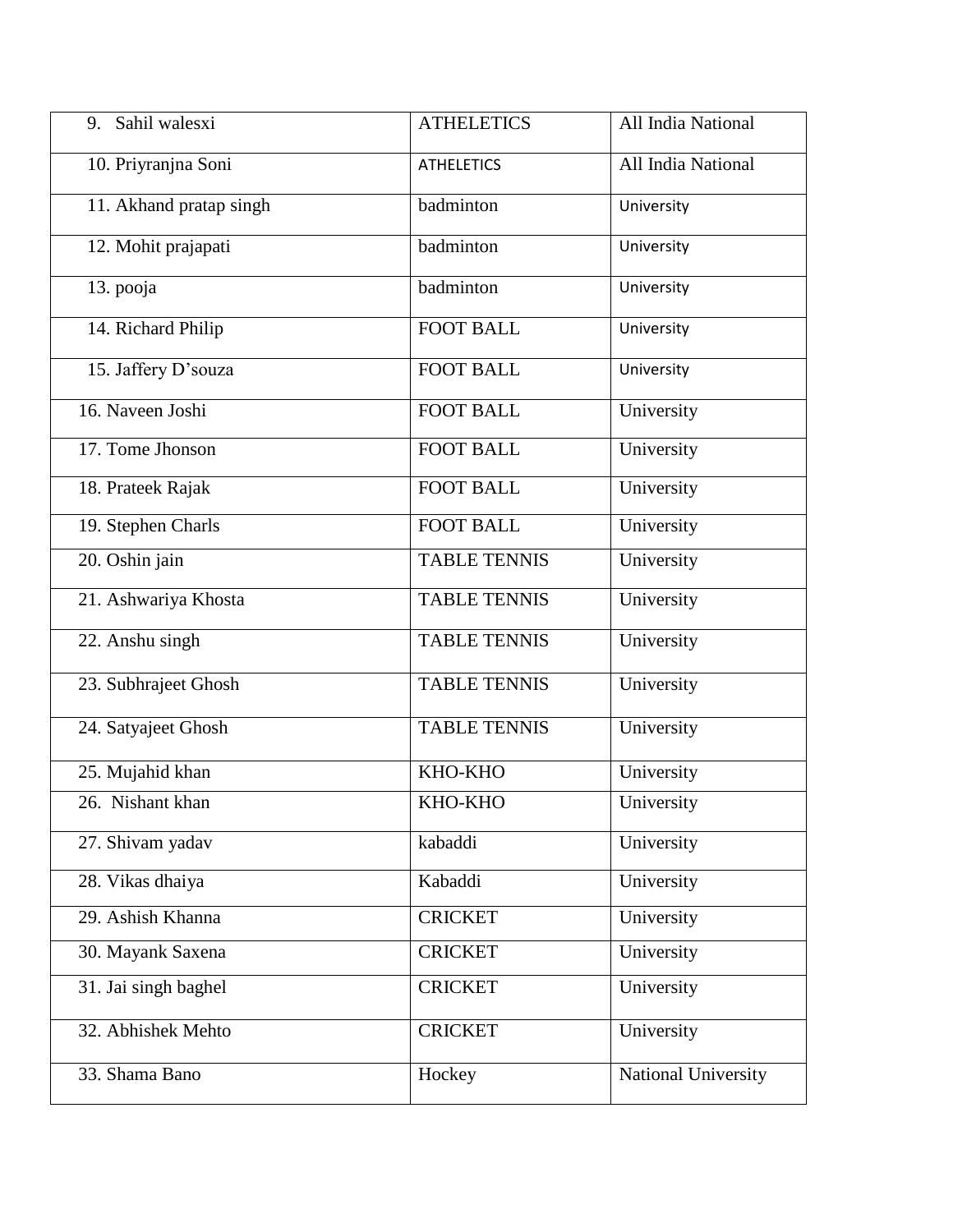| 34. Shivani        | Hockey      | National University        |
|--------------------|-------------|----------------------------|
| 35. Manshi Yadav   | Hockey      | <b>National University</b> |
| 36. Lucky Rajak    | Hockey      | <b>National University</b> |
| 37. Raghuvendra    | Hockey      | <b>National University</b> |
| 38. Abhishek       | Hockey      | <b>National University</b> |
| 39. Vijan Kori     | Hockey      | <b>National University</b> |
| 40. Mohd. Rafek    | Hockey      | <b>National University</b> |
| 41. Manish Bosh    | Volley ball | University                 |
| 42. Naveen Gupta   | Volley ball | University                 |
| 43. Sirish Swamy   | Volley ball | University                 |
| 44. Deepak Ahirwar | Chess       | University                 |
| 45. Pankaj Soni    | Chess       | University                 |

### **Report of Sport Club**

- i) Inter Class Chess Tournament
- ii) Chess Caching Camp
- iii) Inter Class Football Tournament
- iv) Football Caching Camp
- v) Inter Class Basket Boll Tournament
- vi) Basket Boll Caching Camp
- vii) Inter Class cross Country Race
- viii) Inter College Football Tournament

Organized By: - St. Aloysius College (Autonomous)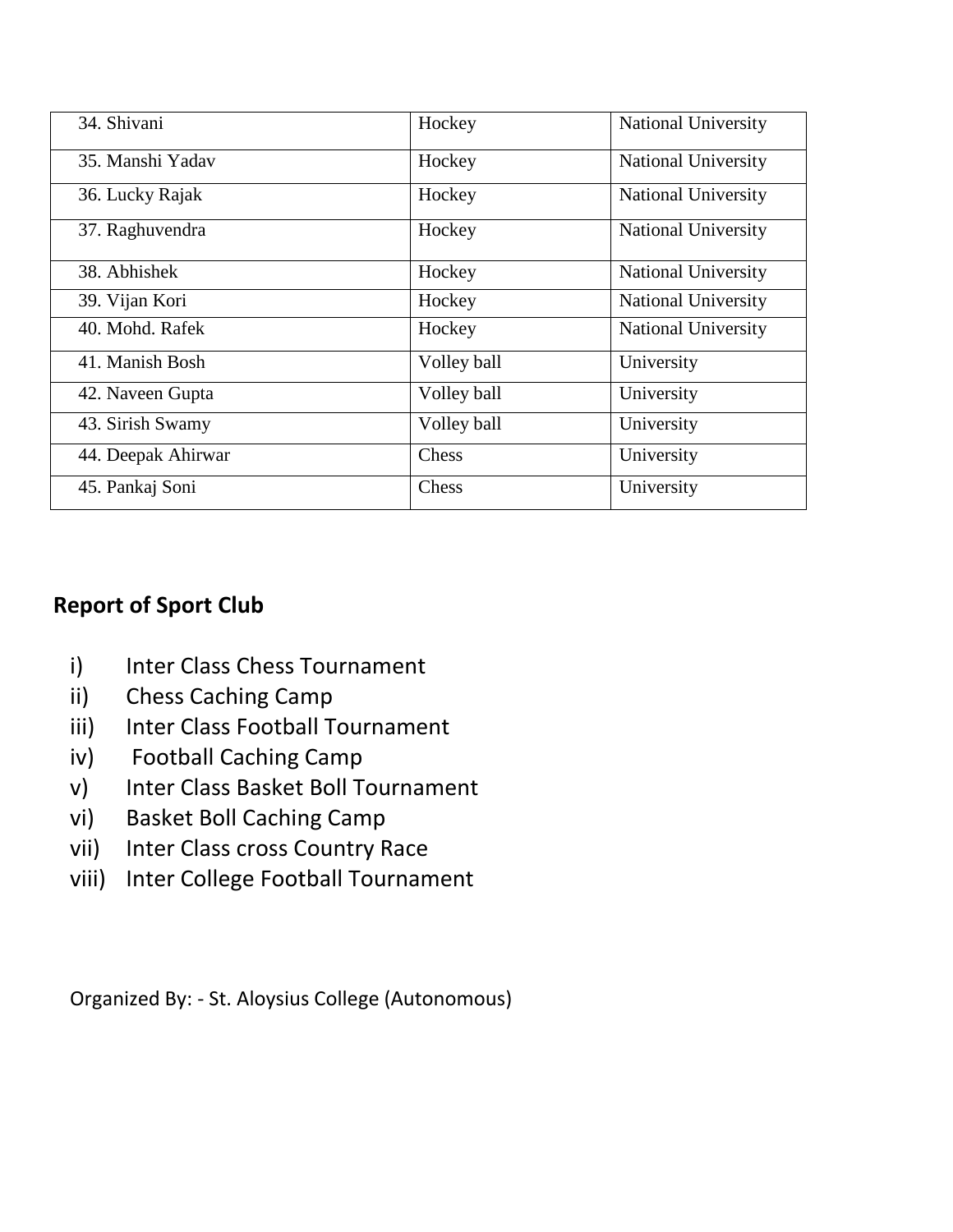## **Annual sports meet 2012-13**

## **100 meter (men)**

| <b>RANK</b> | <b>NAME</b>        | <b>RESSULT</b> | <b>CLASS</b>         |
|-------------|--------------------|----------------|----------------------|
| 1st         | Abishek shrivastav |                | <b>B.Com III sem</b> |
| 2nd         | Vipin Tirkey       |                | <b>B.Com I sem</b>   |
| 3rd         | Jitendra Yadav     | 3              | BA 1sem              |

### **100 meter (women)**

| <b>RANK</b> | NAME         | <b>RESSULT</b> | <b>CLASS</b>      |
|-------------|--------------|----------------|-------------------|
| 1st         | Durga Tiwari |                | BA 3rd sem        |
| 2nd         | Pooja Thakur |                | <b>B.Com</b> 1sem |
| 3rd         | Arti gupta   |                | B.Com3rd sem      |

## **200 METER MEN**

| <b>RANK</b> | NAME         | <b>RESSULT</b> | <b>CLASS</b>     |
|-------------|--------------|----------------|------------------|
| 1st         | Johnson John |                | BSc $3^{rd}$ sem |
| 2nd         | Sumit Yadav  |                | $BCom 3rd$ sem   |
| 3rd         | Deevendra    |                | BSc $3^{rd}$ sem |

### **200 METER WOMEN**

| <b>RANK</b> | NAME           | <b>RESSULT</b> | <b>CLASS</b>      |
|-------------|----------------|----------------|-------------------|
| 1st         | Durga Tiwari   |                | $BA 3rd$ sem      |
| 2nd         | Meena Tirkey   |                | $BCom 3rd$ sem    |
| 3rd         | Renu Mukharjee |                | B.Sc $3^{rd}$ sem |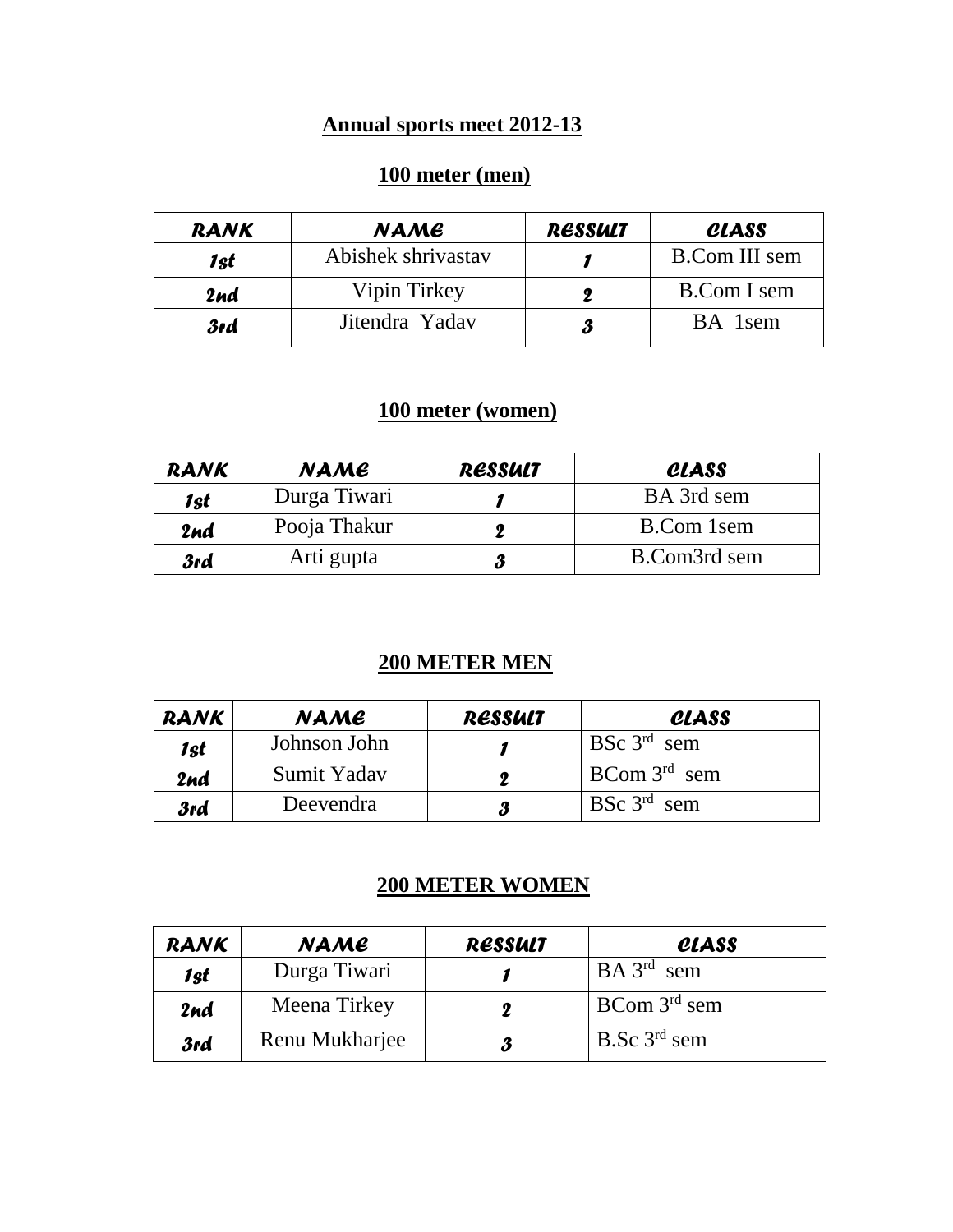## **400 METER MEN**

| <b>RANK</b> | NAME                | <b>RESSULT</b> | <b>CLASS</b>         |
|-------------|---------------------|----------------|----------------------|
| 1st         | Summer jain         |                | B.Com 3rd sem        |
| 2nd         | <b>Puneet Singh</b> |                | <b>B.Com</b> 1st sem |
| 3rd         | Ajneesh mishra      |                | <b>BA</b> 1st sem    |

### **800 METER MEN**

| <b>RANK</b> | NAME                   | <b>RESSULT</b> | <b>CLASS</b>            |
|-------------|------------------------|----------------|-------------------------|
| 1st         | <b>Avineesh Divedi</b> |                | BA 3rd sem              |
| 2nd         | Punnet shukla          |                | BSc 3 <sup>rd</sup> sem |
| 3rd         | Rahul Yadav            |                | $B.Sc.5th$ sem          |

## **800 METER WOMEN**

| <b>RANK</b>     | <b>NAME</b>   | <b>RESSULT</b> | <b>CLASS</b>                        |
|-----------------|---------------|----------------|-------------------------------------|
| 1 <sub>st</sub> | Durga Tiwari  |                | $BA \, 3^{rd}$ sem                  |
| 2nd             | Varsha srivas |                | $B_{\cdot}$ Com 1 <sup>st</sup> sem |
| 3rd             | Sakshi Tiwari |                | $B_{\cdot}$ Com 1 <sup>st</sup> sem |

#### **1500 METER MEN**

| <b>RANK</b> | NAME               | <b>RESSULT</b> | <b>CLASS</b>  |
|-------------|--------------------|----------------|---------------|
| 1st         | Aroosh Thakur      |                | $BA 5th$ sem  |
| 2nd         | Deep Narayan singh |                | BSC $3th$ sem |
| 3rd         | Lucky Nath         | 3              | B.com 1st sem |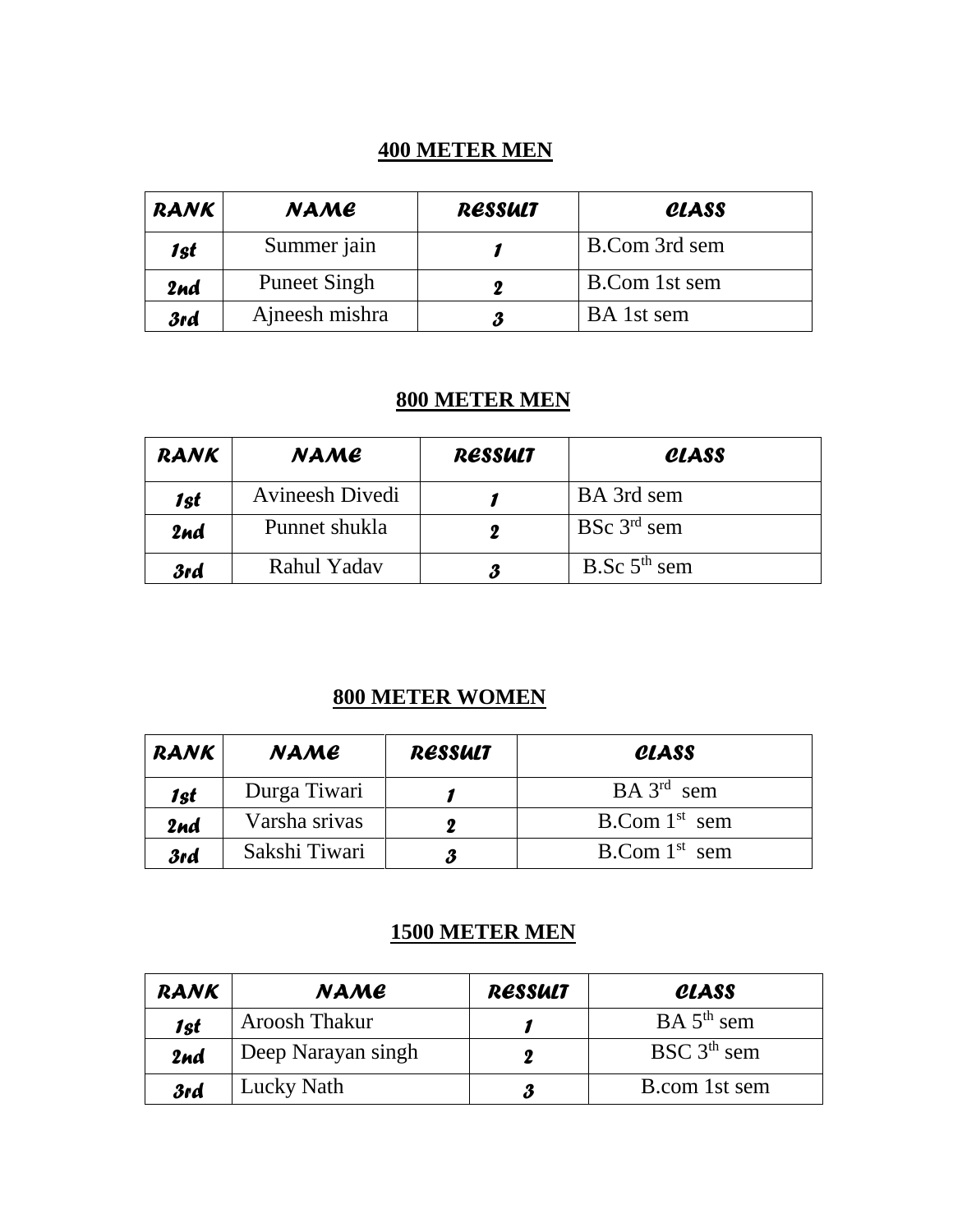## **LONG JUMP (MEN)**

| <b>RANK</b> | <b>NAME</b>         | <b>RESSULT</b> | <b>CLASS</b>     |
|-------------|---------------------|----------------|------------------|
| 1st         | Johnson John        |                | BSc $3rd$ sem    |
| 2nd         | Rajesh Rai          |                | BSc $3^{rd}$ sem |
| 3rd         | <b>Sanjay Singh</b> |                | $BCom 3rd$ sem   |

#### **DISCUSS MEN**

| <b>RANK</b>     | <b>NAME</b>          | <b>RESSULT</b> | <b>CLASS</b>               |
|-----------------|----------------------|----------------|----------------------------|
| 1 <sub>st</sub> | <b>Martin Mathew</b> |                | B. Com 3 <sup>th</sup> sem |
| 2nd             | Vansh Morya          |                | $B.Sc.5th$ sem             |
| 3rd             | nitesh Sharma        |                | $BA 5th$ sem               |

#### **DISCUSS WOMEN**

| <b>RANK</b> | NAME           | <b>RESSULT</b> | <b>CLASS</b>       |
|-------------|----------------|----------------|--------------------|
| 1st         | Sakshi Tiwari  |                | $BCom.3rd$ sem     |
| 2nd         | Surabhi Sharma |                | M.sc $3^{rd}$ sem  |
| 3rd         | Durga Tiwari   |                | $BA \, 3^{rd}$ sem |

## **SHOT PUT WOMEN**

| <b>RANK</b>     | NAME            | <b>RESSULT</b> | <b>CLASS</b>              |
|-----------------|-----------------|----------------|---------------------------|
| 1 <sub>st</sub> | Durga Tiwari    |                | $BA 3rd$ sem              |
| 2nd             | Shikha Tiwari   |                | $BCA$ 3 <sup>rd</sup> sem |
| 3rd             | Minakshi Thakur |                | $MA$ 1 <sup>st</sup> sem  |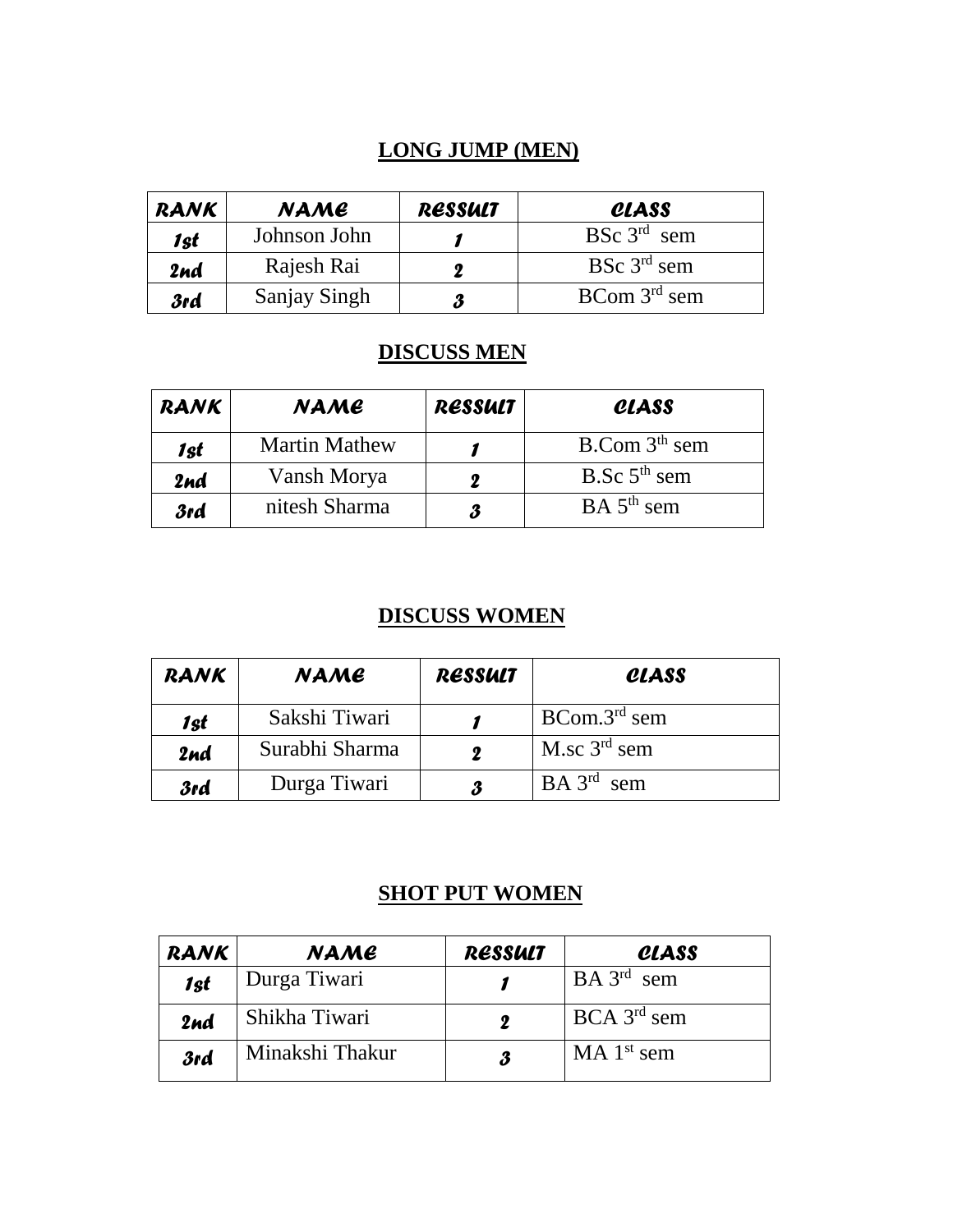## **Best Sport Personality Award**

- **i) Johnson John ( B.Sc.III Sem. )**
- **ii) Rahul Kaithal ( B.Com. III Sem.)**

Sport Officer

 Mr.Harish Dubey St .Aloysius College (Autonomous) Jabalpur ( M.P.)482001

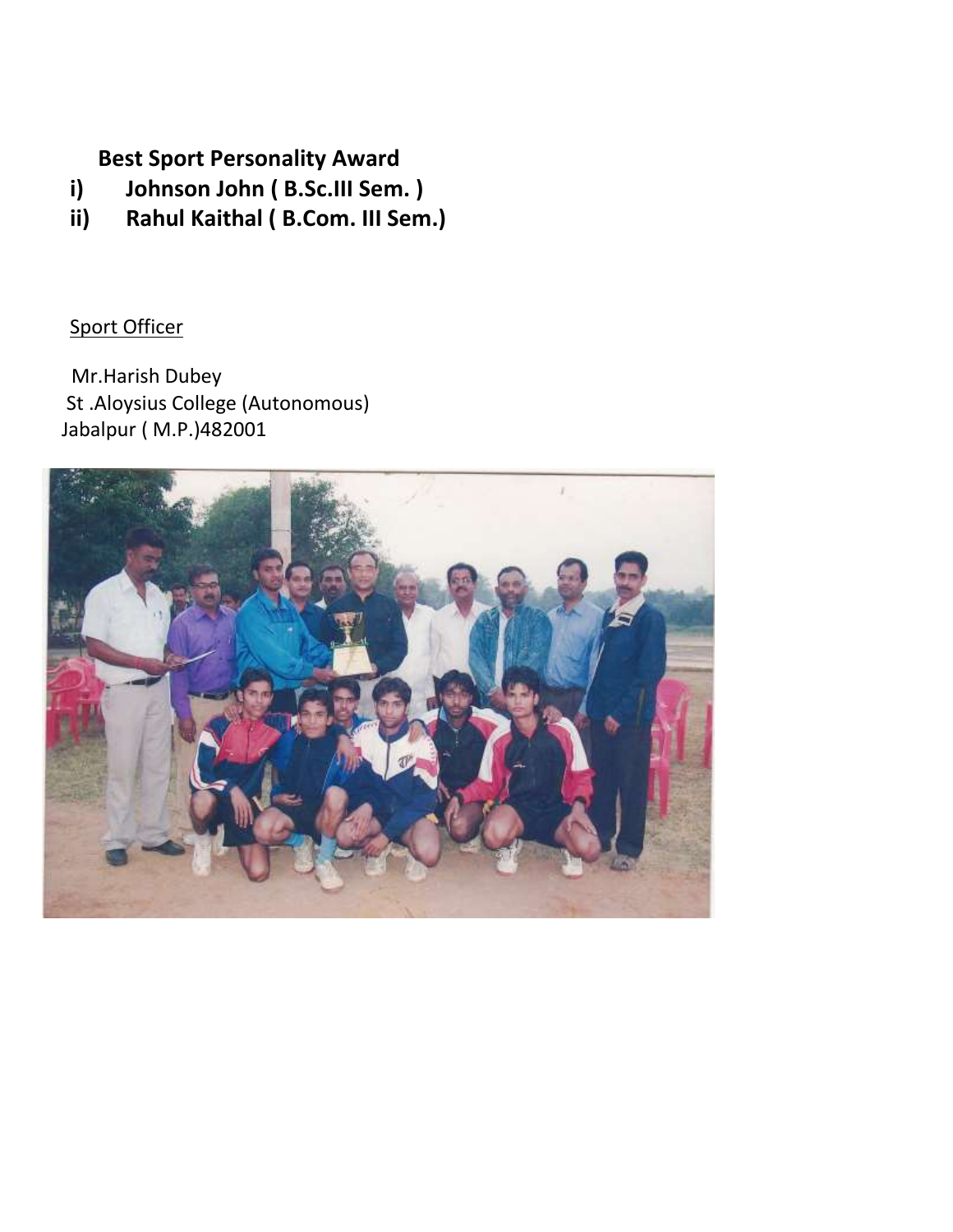